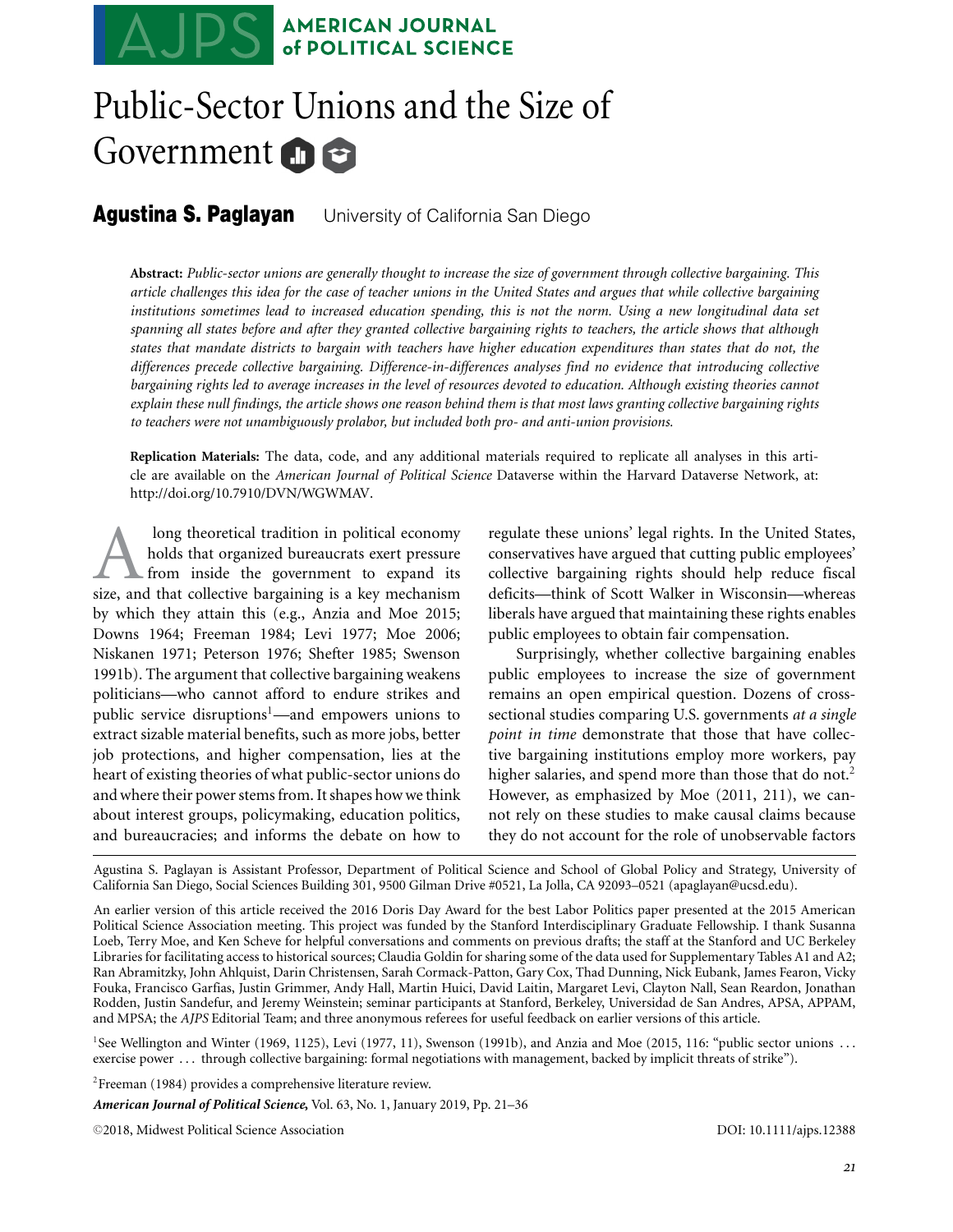that could have led both to the emergence of bargaining institutions and to greater public spending. Studies that employ longitudinal data and account for such characteristics represent a considerable improvement, but these studies are scant (Anzia and Moe 2015; Frandsen 2016; Hoxby 1996; Lovenheim 2009), they arrive at conflicting conclusions, and they raise questions about their internal and/or external validity due to (a) the use of difference-indifferences methods without examining whether the pretreatment trends support the identifying parallel trends assumption; $3$  (b) reliance on data from the U.S. Census of Governments, $4$  which Lovenheim (2009) has shown produce upwardly biased estimates of union effects, or data from the Current Population Survey (CPS),<sup>5</sup> which is not designed to provide a representative sample of local or state governments; and/or (c) coverage of a minority of states with collective bargaining rights for public employees.<sup>6</sup>

This article uses a new longitudinal data set constructed from historical sources to overcome the limitations of prior research and assess whether granting collective bargaining rights to public employees leads to increases in the size of government. Focusing on the case of education, and building on a literature that leverages state-level variation in the timing of institutional reforms (e.g., Besley and Case 2003; Folke, Hirano, and Snyder 2011; Fowler 2013), I examine what happened to the level of resources devoted to education when states passed laws ending prohibitions on teachers' collective bargaining and establishing districts' obligation to bargain with teacher unions. These mandatory collective bargaining laws, passed in 33 states from the 1960s on, have been persuasively identified as the main determinant of the emergence of modern teacher unions (Moe 2011). They led to a strong increase in union membership and collective bargaining agreements (Moe 2011; Saltzman 1985), and increased unions' capacity for political mobilization (Flavin and Hartney 2015), usually in favor of Democrats. But did these laws also increase the level of resources devoted to education?

The results, which are robust to various tests and specifications, indicate that the positive correlation between collective bargaining rights and the size of government is spurious—at least for teachers, who comprise the largest group of unionized public employees.

<sup>3</sup>See, for example, Hoxby (1996)and Anzia and Moe (2015).

4See, for example, Hoxby (1996) and Anzia and Moe (2015).

<sup>5</sup>See, for example, Frandsen (2016).

<sup>6</sup>See, for example, Hoxby (1996), Lovenheim (2009), Anzia and Moe (2015) and Frandsen (2016).

First, consistent with cross-sectional studies, I document that in 1990, states with mandatory collective bargaining laws had more teachers per student, higher salaries, and higher per-pupil education expenditures, but I show that *they already did so well before* the emergence of collective bargaining rights or modern teacher unions. Second, nonparametric difference-in-differences estimates that exploit variation in the timing of mandatory bargaining laws across states provide no support for the argument that, on average, the laws led to increases in the level of resources devoted to education. That is, the differences are historical, and the introduction of mandatory bargaining with teachers, on average, did not exacerbate them. Why not?

I argue that a key reason why the laws did not lead to average increases in education spending is that, contrary to existing theories' assumption that the lawsfavored unions, in most states, the content of the laws not only gave teachers collective bargaining rights, but also introduced provisions designed to limit unions' power. Important among these were provisions establishing costly penalties against strikes. The inclusion of a bundle of proand anti-union provisions is consistent with accounts of the design of private-sector bargaininginstitutions (Goldfield 1989; Levi et al. 2017; Swenson 1991a;), and with political economy and policy feedback theories that predict institutional capture and "counter-mobilization" (Acemoglu and Robinson 2008; Hacker and Pierson 2014; Jacobs and Weaver 2015; Schickler 2001; Swenson 2002, 2004) by organized groups who stood to lose from unions' empowerment. Because strikes typically constitute the primary weapon available to unions during collective negotiations, I hypothesize that in states whose laws included new strike penalties, unions had limited ability to extract material concessions from such negotiations.

The empirical analysis supports this argument.When we disaggregate the average null findings, we find that those mandatory bargaining laws that did not include new strike penalties did lead to increased spending, as conventional wisdom predicts. This, however, was the case in 14 of the 33 states that passed these laws. In the remaining 19 states, the laws that granted teachers collective bargaining rights also included strike penalties designed to raise the cost of striking, and these laws did not lead to increases in education expenditures.

The findings challenge core beliefs about what publicsector unions do and where their power stems from, and help identify a set of empirically substantiated conditions under which unions are more likely to obtain what they want. They also underscore the importance of future research on the historical determinants of current education policy and provision, as well as speak to the debate on who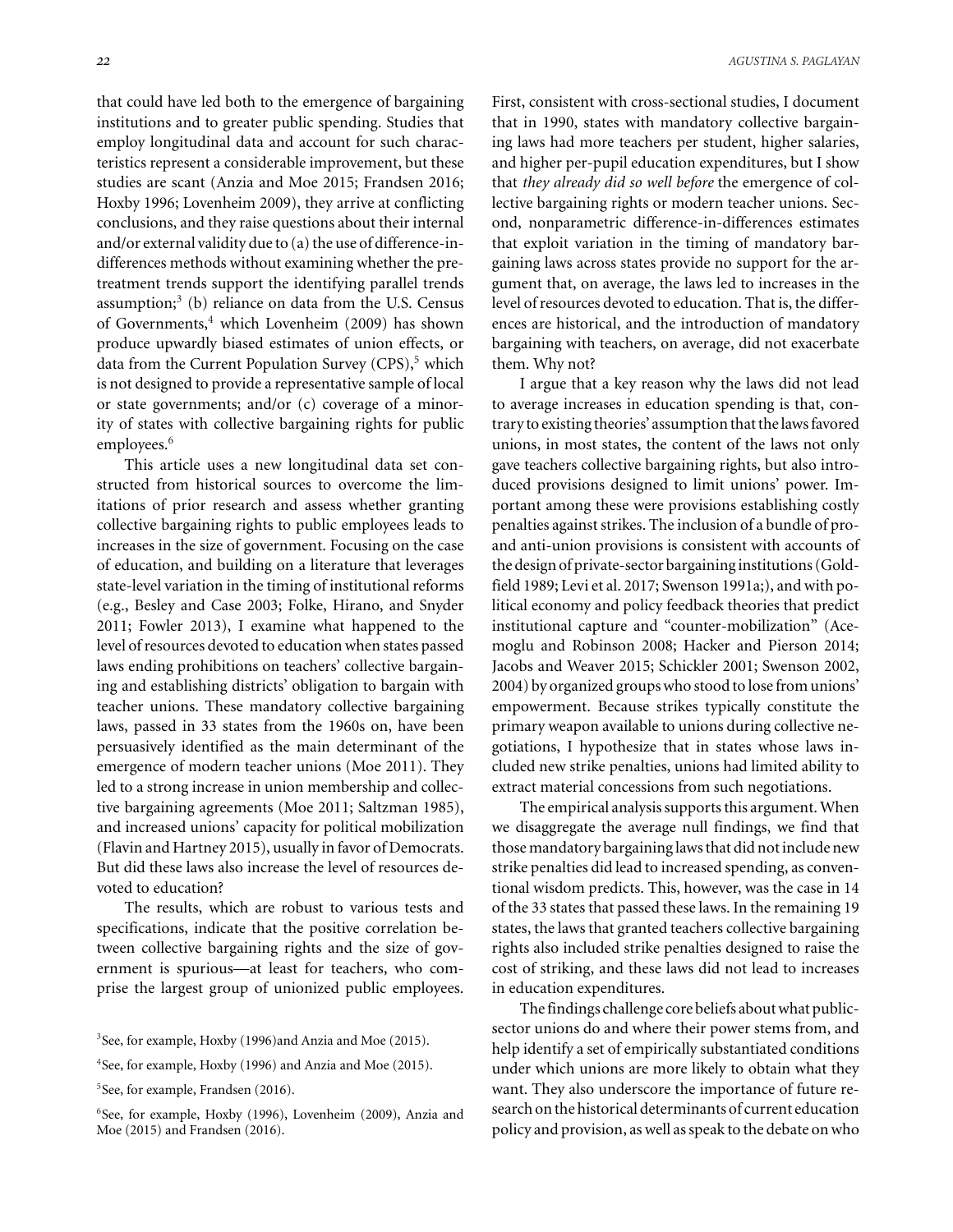

**FIGURE 1 Legal Status of Collective Bargaining as of 1990, First Year When a Mandatory Collective Bargaining Law Was Passed, and Type of Strike**

shapes policy in democratic regimes, and what that implies for outcomes we care about (here, fiscal outcomes).

Beyond their theoretical relevance, these findings inform the heated debate on how to regulate public-sector unions. Granting collective bargaining rights to teachers may have led to an increase in unions' membership and capacityfor political organization—and precisely because of that, Republicans have *political* reasons to undo, and Democrats to maintain, these rights. But arguments that rely on an *economic* rationale to curtail or uphold these rights lack strong empirical evidence to support them.

## **Collective Bargaining Laws: Pro- and Anti-Labor Provisions**

Following a long history of prohibitions against public employees' engagement in collective bargaining, beginning in the 1960s a wave of state laws established local and state governments' obligation to bargain with them. By 1990, a total of 33 states had laws mandating school districts to bargain with teachers;<sup>7</sup> 10 states allowed but did not require bargaining; and seven states, mostly southern, prohibited it. Figure 1 maps these rights; Figure A1 in the supporting information shows the timing of the laws and the rising coverage of collective bargaining agreements (CBAs).

The mandatory bargaining laws of the 1960s and 1970s have usually been characterized as "prolabor" (e.g., Ahlquist 2012; Anzia and Moe 2015, 2016; DiSalvo 2010; Flavin and Hartney 2015; Levi 1977; Moe 2011; Saltzman 1985; Walker 2014), and in some important respects, they were. In mandatory bargaining states, almost all teachers became covered by CBAs (Moe 2011; Saltzman 1982, 1985, 1988). The laws triggered an upsurge in teacher union membership rates (Freeman 1984; Moe 2011; Saltzman 1982, 1985, 1988), which rose from 6% in the late 1950s to 60% in the early 1980s. This growth positioned teacher unions as large interest groups with ties to the Democratic Party and the ability to mobilize voters, lobby lawmakers, and campaign for their preferred candidates (Berkman and Plutzer 2005; Moe 2011).<sup>8</sup> Additionally, the laws conferred some organizational advantages to unions (e.g., access to teachers' contact information and automatic deduction of union dues from teachers' salaries) that facilitated unions' political mobilization of teachers (Flavin and Hartney 2015).

Notwithstanding their role in the emergence of teacher unions as relevant political actors in elections and legislatures, it is not obvious that mandatory bargaining laws empowered unions *at the bargaining table*. Strikes are typically unions' main form of leverage during collective bargaining (Ashenfelter and Johnson 1969; Freeman 1984; Levi 2003), especially in the public sector, where they can paralyze public service provision, inconvenience voters, and thus pressure politicians to find "a quick end to the strike ... with little concern for the cost of settlement" (Wellington and Winter 1969, 1125; see also fn. 1). When public-sector unions engage in collective bargaining "backed by implicit threats of strike," we should

<sup>&</sup>lt;sup>7</sup>In mandatory-bargaining states, almost all teachers became covered by collective bargaining agreements (Moe 2011; Saltzman 1982, 1985, 1988).

<sup>8</sup>Unions' *success* in influencing policy is unclear. See the conflicting findings of Berkman and Plutzer (2005), Shen and Wong (2006), and Moe (2006).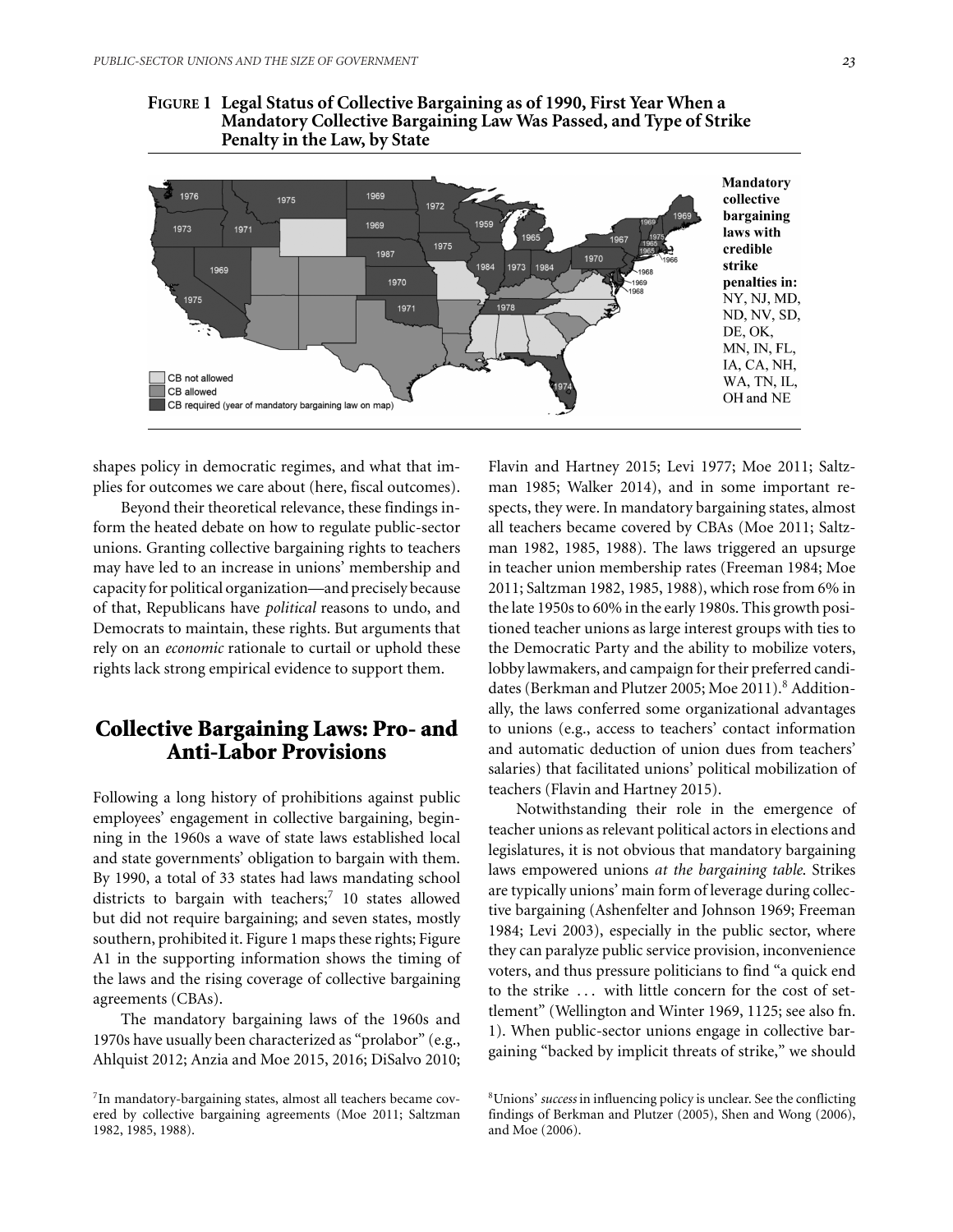| <b>State Partisan Balance</b>                                       | <b>States</b>                             | Party with Power to<br>Veto Legislation | Party with Power to<br>Pass New Laws |
|---------------------------------------------------------------------|-------------------------------------------|-----------------------------------------|--------------------------------------|
| Unified Republican Government                                       | SD, DE, VT, IN                            | Republicans                             | Republicans                          |
| Democratic Governor but veto-proof<br>Republican Legislature        | NJ, ND, KS                                | Republicans                             | Republicans                          |
| Republican Governor and<br>non-veto-proof Democratic<br>Legislature | MI, NY, NV, AK, PA,<br>OR, IA, NH, WA, IL | Republicans                             | neither party                        |
| Democratic Governor and<br>non-veto-proof Republican<br>Legislature | WI, CT, ME, ID, MN                        | Democrats                               | neither party                        |
| Republican Governor but veto-proof<br>Democratic Legislature        | MA, RI, MD                                | Democrats                               | Democrats                            |
| Unified Democratic Government                                       | HI, OK, FL, MT, CA,<br>TN, OH             | Democrats                               | Democrats                            |

**TABLE 1 Partisan Balance when States Passed Mandatory Collective Bargaining Laws**

expect them to obtain more jobs, higher salaries, better benefits, and/or greater job stability, all of which require increased public spending (Anzia and Moe 2015, 116).

The reason why unions' ability to exert pressure during collective bargaining should not be taken for granted is that rational politicians and interest groups who are concerned about public-sector strikes, or about the empowerment of unions generally, may try to influence the design of labor laws to limit unions' power. This expectation stems from political economy and policy feedback theories that argue policy proposals with the potential to radically redistribute power toward one interest group will likely trigger a countermobilization by organized groups who stand to lose from such redistribution (Acemoglu and Robinson 2008; Hacker and Pierson 2014; Jacobs and Weaver 2015; Schickler 2001; Swenson 2002, 2004), leading to laws that look like a patchwork catering to multiple competing interests (Schickler 2001; Swenson 2002, 2004). Indeed, there is evidence from the United States and other advanced democracies that business groups seeking to deter labor militancy shaped private-sector bargaining institutions in ways that went against unions' interests (Goldfield 1989; Levi et al. 2017; Swenson 1991a).

Whereas past theories of how public-sector mandatory bargaining laws impacted the size of government assume that the laws were unambiguously prolabor (Anzia and Moe 2015; Moe 2009, 2011; Saltzman 1985), I consider the content of these laws to inform expectations about the conditions under which they favored unions at the bargaining table. Three facts suggest that the laws were neither passed by an unambiguously prolabor coalition nor were unambiguously prolabor in content: (1) the laws had extensive *bipartisan* support; (2) a key goal of many laws was to *deter public-sector strikes*; and (3) to attain this, the laws often introduced *new strike penalties* aimed at increasing the cost of going on strike. My goal here is not to provide a full account of the dynamics that shaped these laws, but to bring back to light important facts that have not informed existing theories of how mandatory bargaining laws impacted the size of government.

#### **Bipartisan Support**

Contrary to common perceptions that public-sector bargaining laws were passed by Democrats to empower unions (DiSalvo 2010, 8; McCartin 2007, 79; Moe 2009, 158), Anzia and Moe (2016) show that the laws had extensive bipartisan support. Table 1 complements their analysis of roll-call votes by classifying states depending on which party had the power to (a) veto legislation or (b) unilaterally pass legislation when states introduced mandatory bargaining laws covering teachers.

The analysis underscores that both parties supported these laws. First, in 17 of the 33 states that introduced mandatory bargaining laws, Republicans could have vetoed these laws, but did not. Second, Democrats had the power to unilaterally pass new legislation in only 10 of the 33 states that passed these laws; Republicans had this power in seven states; and, in the remanining states, both parties had to negotiate the content of the laws because neither had a legislative supermajority to override the veto of a governor from the opposite party. Why did both parties—especially Republicans—support these laws?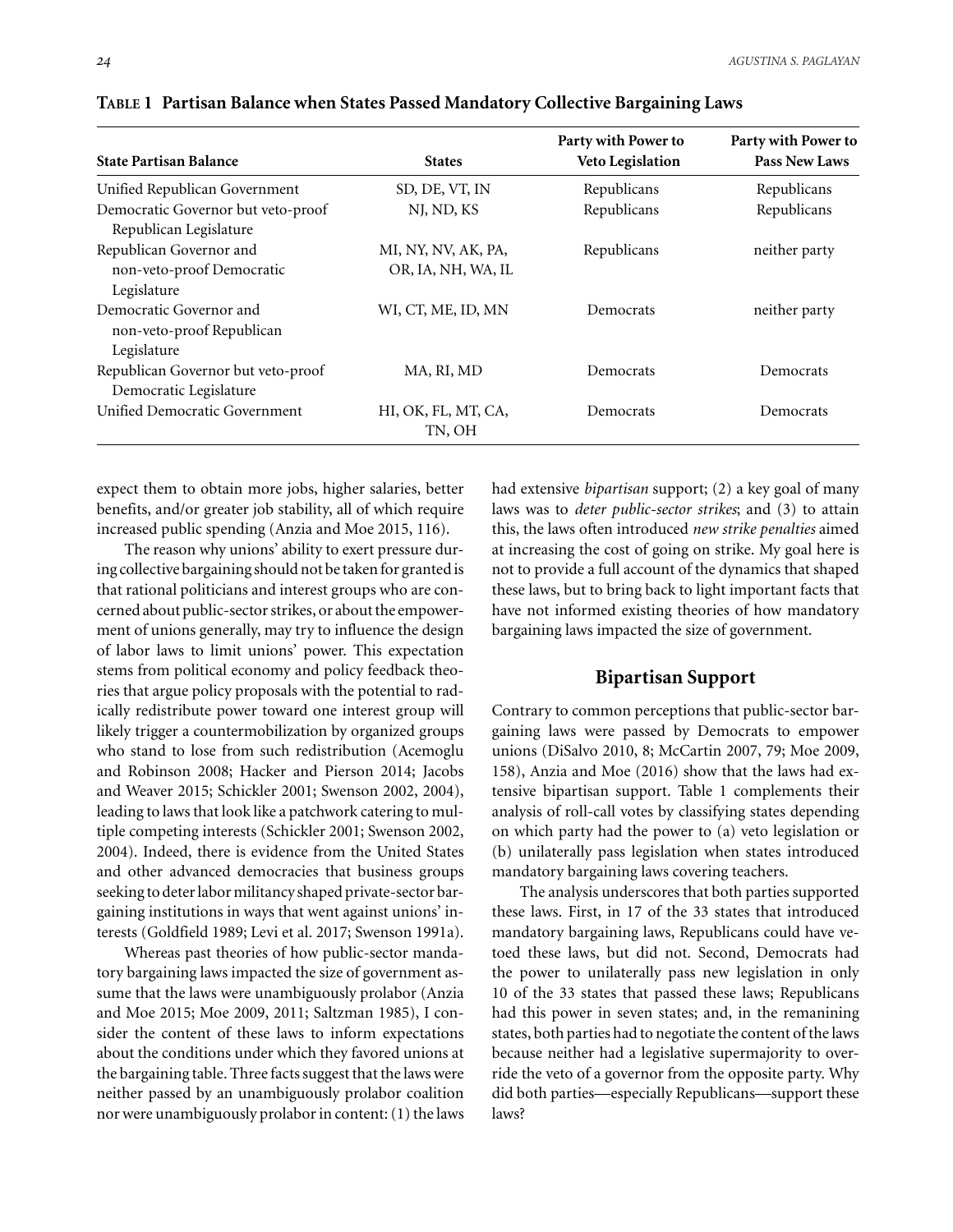#### **Laws to Deter Strikes**

Many mandatory bargaining laws sought to deter strikes by public employees (Levi 1977; Miller and Canak 1991; Saltzman 1982). Once uncommon, public-sector strikes increased in the early 1960s and reached 250 strikes per year in 1966–68, leaving entire cities without schooling, public transportation, and other services. Politicians from both parties who were concerned about the reputational and electoral costs of service disruptions (Levi 1977), and business groups concerned about the economic costs and disorder caused by public-sector strikes (Miller and Canak 1988, 1991, 1995), became interested in new laws to deter them.

Almost all of the mandatory bargaining laws of the 1960s and 1970s prohibited public-sector strikes—a major departure from the private sector's National Labor Relations Act of 1935. But legal prohibitions alone were insufficient to deter strikes. The problem lawmakers needed to address was that the strike penalties inherited from the 1940s—dismissal or jail timefor strikers—were not useful deterrents because they could not be credibly enforced by a government desperate to end a service shutdown (Levi 1977, 11).

Collective bargaining laws were conceived in this context as a new approach to deter strikes. On one hand, lawmakers hoped that bargaining rights would appease insurgent bureaucrats (Levi 1977, 18–19; see also Anzia and Moe 2016, 767; Saltzman 1982, 161). Simultaneously, inmost states the laws introduced new strike penalties that could be more credibly enforced by governments.

The experience of New York State illustrates these dynamics. In 1966, following a 12-day transit strike, Republican Governor Nelson Rockefeller appointed a committee to "make legislative proposals for protecting the public against the disruption of vital public services by illegal strikes, while at the same time protecting the rights of public employees" (Taylor 1967, 631).

The result was New York's mandatory collective bargaining law of 1967. George Taylor, who headed the committee, explains the challenges they faced when drafting the law:

The ban on strikes becomes more or less meaningless in the absence of penalties which actually deter stoppages. The results are even worse when . . . impractical penalties cannot be invoked and the impotence of government is revealed. Not only are new negotiating procedures essential, but a difficult question must be faced: What penalties would serve as deterrents to strikes? (Taylor 1967, 618)

To deter strikes, the Taylor Law simultaneously established collective bargaining rights and strike penalties "harsh enough to deter strikes, but not too harsh to be imposed: strikers lose two days' pay for each day on strike, while unions lose dues deduction privileges" (Saltzman 1982, 167). Union officials criticized the law because its "focus was on . . . prohibitions against strikes by public employees [and] on penalty provisions" (*New York Times* 1968). Business applauded the stipulation of credible penalties, especially the use of fines:

The vexatious problem of [strikes] . . . requires new approaches. This does not necessarily mean that public employee strikes should be banned even more. Less can sometimes work better than more. . . . The law should impose heavy fines for each day the strike continues.*Where jail sentences make martyrs, fines threaten to make paupers of unions*. (*Business Week* 1968, emphasis added)

## **New Strike Penalties**

As shown in Figure 1, a total of 19 of the 33 mandatory bargaining laws introduced new penalties that, like New York's Taylor Law, imposed *monetary and organizational* sanctions for striking. These included wage losses for employees, monetary fines for unions, union decertification, suspension of CBAs, and/or loss of automatic dues deduction. Inclusion of these penalties became widespread after the escalation of strikes in 1966: Two-thirds of the laws passed after 1966 included the new penalties, compared to none prior to 1966. Consistent with the widespread concern about strikes, the new approach was equally endorsed by unified Republican and unified Democratic governments.

Prior research shows that mandatory bargaining laws reduced public-sector strikes (Currie and McConnell 1994; Freeman 1984; Stern and Olson 1982), especially where credible strike penalties were established (Olson 1986). Still, this reduction is also consistent with the argument that the laws*empowered* unions and thus reduced their need to strike. We therefore need to turn to the evidence to determine whether mandatory bargaining laws empowered unions at the bargaining table.

#### **Expectations**

Because strikes and threats of strike are unions' primary weapon during collective bargaining (e.g., Ahlquist 2012; Anzia and Moe 2015, 116; Levi 2003, 56; Swenson 1991b: 382; Wellington and Winter 1969), I hypothesize that,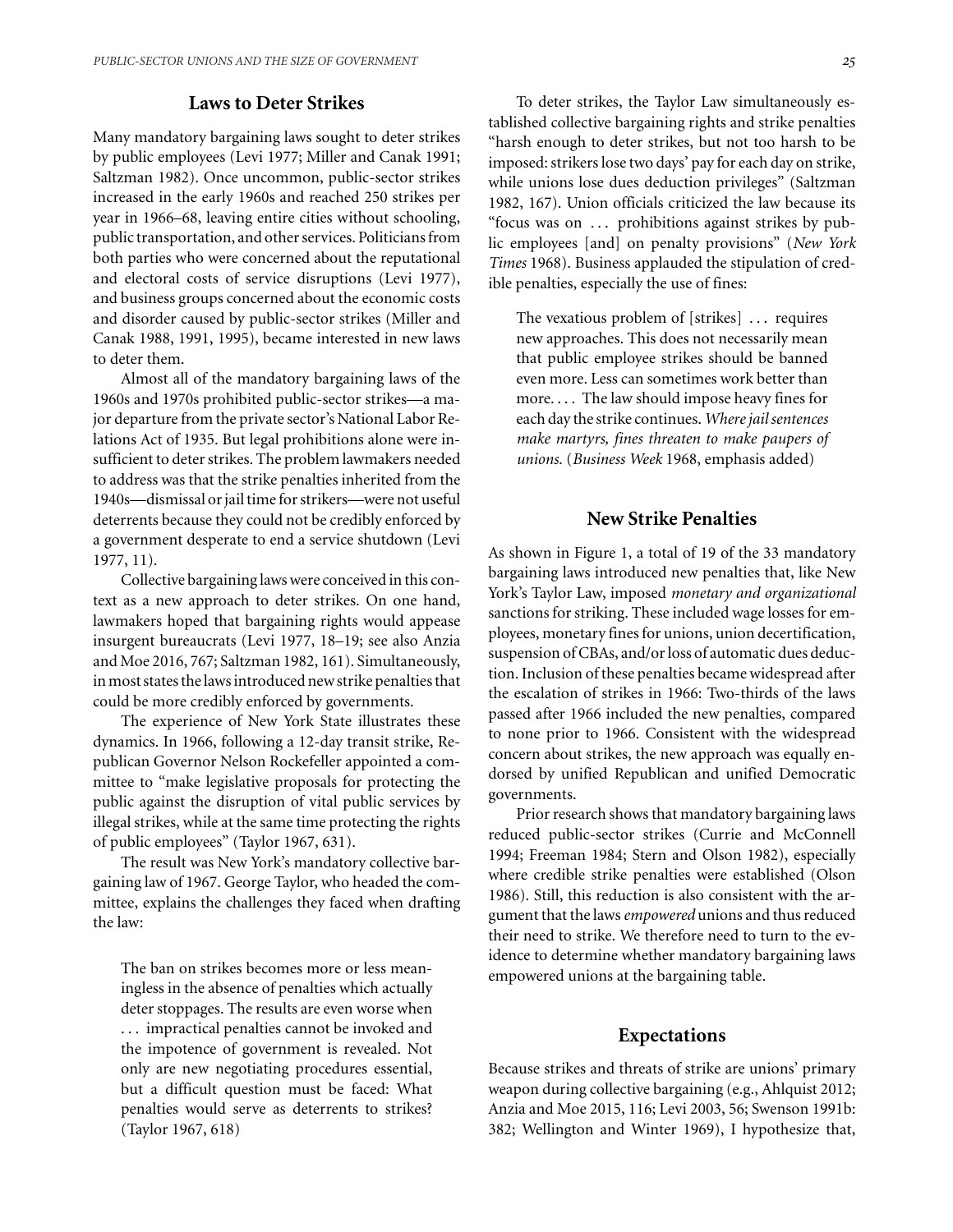in states whose laws included the new strike penalties, unions were limited in their ability to extract material concessions from bargaining. Thus, it is not obvious that, on average, mandatory bargaining laws led to increases in the level of resources devoted to education: The overall effect will depend on the effect of laws with new strike penalties (19) and without them (14 states).

## **Original Longitudinal Data Set**

Which states adopted mandatory bargaining laws was not determined at random. Historically, these states were more industrialized, had fewer minorities, and had more favorable legislation for private-sector workers (Table A1 in the supporting information), all predictive of greater redistribution and public spending. We need to account for these and other potential confounders to isolate the effect of mandatory bargaining laws on the size of government. Whereas the cross-sectional literature nets out the role of observable factors such as GDP or private-sector unionization, studies that employ longitudinal evidence preceding and following the introduction of collective bargaining rights can additionally account for unobservable time-invariant factors such as cultural values and historical attitudes toward labor rights and redistribution.<sup>9</sup>

Longitudinal studies, however, are an oddity in the extant literature because of the limited availability of digitized data preceding public-sector collective bargaining. The few longitudinal studies that have been published arrive at conflicting conclusions (e.g., Hoxby 1996 and Anzia and Moe 2015 find positive effects; Lovenheim 2009 and Frandsen 2016 find no effect) and employ data that raise questions about their external and/or internal validity. First, existing studies rely on the U.S. Census of Governments (COG) to measure the size of government, using measures of public-sector employment, salaries, and spending collected by the COG from local governments. Reliance on these data raises questions about the generalizability of these studies' findings because COG data are only available since 1972, and thus cannot be used to examine the impact of collective bargaining institutions that emerged before that year. However, 20 of the 33 mandatory bargaining laws covering teachers were introduced before 1972.<sup>10</sup> To overcome this limitation, I employ an

original longitudinal data set containing information on the level of resources devoted to education in *all* 50 states before and after any of them introduced collective bargaining rights for teachers.

Additionally, some studies rely on the COG to measure local-level unionization rates and the timing of locally negotiated CBAs (e.g., Anzia and Moe 2015; Hoxby 1996). This raises internal validity questions, given Lovenheim's (2009) finding that these data contain nonclassical measurement error that produces upwardly biased estimates of unions' impact. To remedy this problem, Lovenheim (2009) hand-collects data on the timing of CBAs directly from Public Employment Relations Board offices, but understandably, his data collection effort is limited to three midwestern states. In this article, as in Frandsen (2016), what is important is to measure accurately the timing of mandatory collective bargaining laws, which are determined at the state level. Frandsen (2016) relies on the NBER Public Sector Collective Bargaining Law Dataset, which contains annual information since 1959 on whether a state allows, requires, or prohibits collective bargaining with teachers, police officers, and firefighters. As explained below, I use this source too, but I combine it with additional sources to reduce the probability of measurement error.

## **Public Education Resources**

To overcome the external validity limitations of extant research, I use official education statistics not previously digitized to construct a new longitudinal data set containing annual data from 1959 to 1990 on the three main measures of public education resources examined in the extant literature—student–teacher ratios, $11$  average teacher salaries, $12$  and per-pupil current operational expenditures $13$ —plus a fourth measure of interest, per-pupil nonwage current expenditures, which includes employer contributions to retirement systems or social security, administrative costs, and expenditures for miscellaneous school services.<sup>14</sup> Additionally, the data set

<sup>9</sup>Including a dummy for southern states is insufficient; the same pattern of historical differences exists *within* the South (Table A2 in the supporting information).

 $10$ Frandsen (2016) attempts to overcome this limitation with Current Population Survey (CPS) data on teachers' salaries aggregated

at the state level and beginning in 1962. However, the CPS is designed to provide a representative sample of households at the national level, not of teachers at the state level.

<sup>11</sup>Student–teacher ratios are the number of full-time-equivalent teachers employed in public schools divided by the number of students enrolled in public schools in that state.

<sup>&</sup>lt;sup>12</sup> Average teacher salaries are the total amount paid in salaries to all public schoolteachers divided by the number of teachers in a state.

<sup>&</sup>lt;sup>13</sup>These are the total current operational expenditures (regardless of funding source) that are devoted to public schools in a state divided by the number of public school students in that state.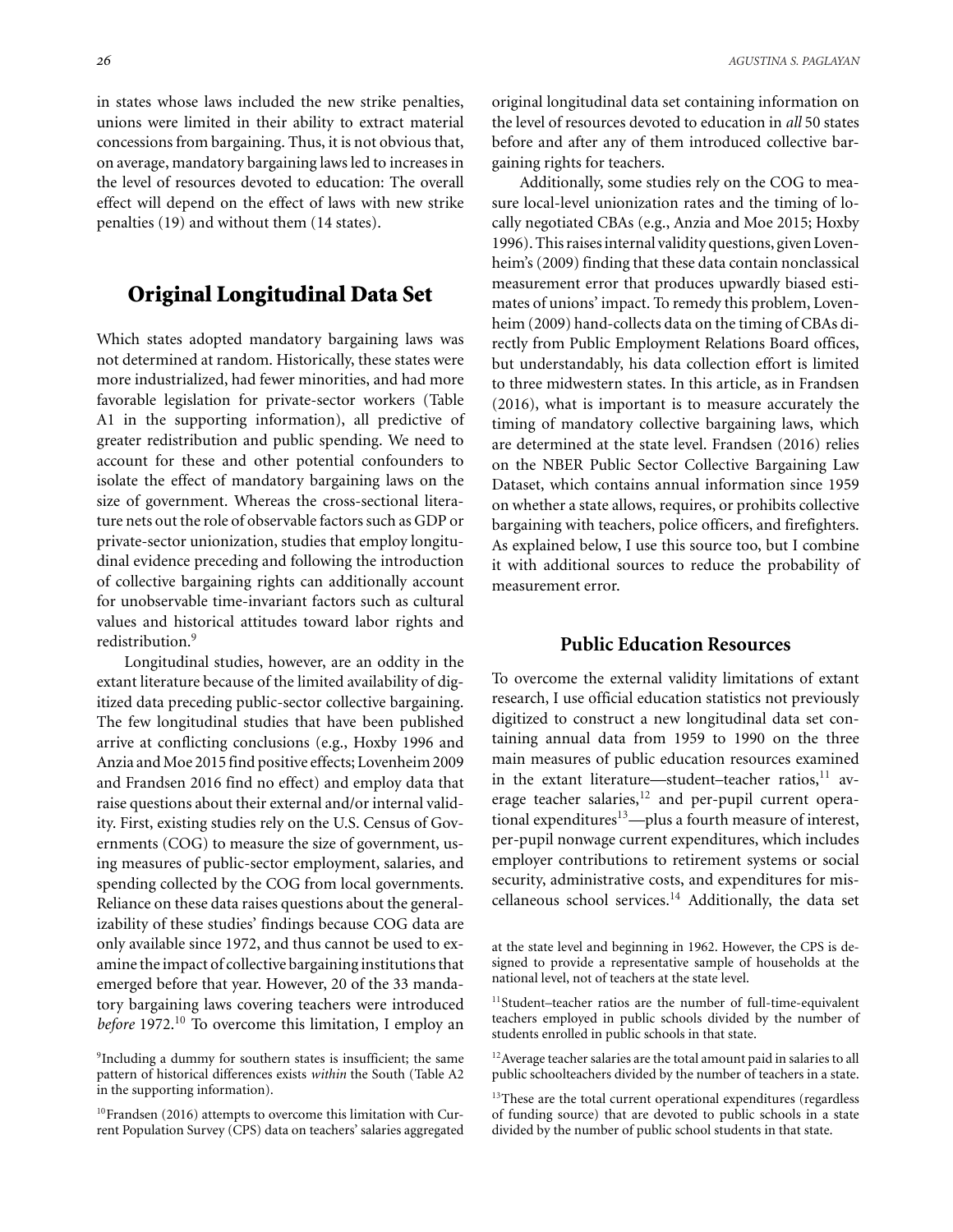includes decennial information on per-pupil current expenditures since 1919 and teacher salaries since 1939, enabling me to assess the role of mandatory bargaining laws in historical perspective—something not done previously. Allmeasures are aggregated at the state level because the treatment of interest is the passage of state mandatory bargaining laws, which are what politicians can influence most directly. For 1959–85, I hand-entered the data from 33 reports published by the U.S. Department of Education (DOE) under the following series: *Statistics of State School Systems*; *Statistical Summary of State School Systems*; *Fall Statistics of Public Schools: Pupils, Teachers, Instruction Rooms, and Expenditures*; and *Fall Statistics of Public Elementary and Secondary Day Schools*. These reports are the predecessors of the Common Core of Data (CCD), which today constitutes the DOE's primary database on K–12 education. CCD data from 1986 to 1990 were downloaded from the DOE's website. Further details about the data set are included in Appendix B1 in the supporting information.

## **Mandatory Collective Bargaining Laws**

For each state, the NBER Public Sector Collective Bargaining Law Dataset (Valetta and Freeman 1988) provides annual data beginning in 1959 on whether collective bargaining with teachers was required, allowed but not required, or not allowed. I used this data set as the starting point to identify whether a mandatory collective bargaining law was in place in each state at the beginning of each school year (which is when the dependent variables are measured), but in order to minimize measurement error on the timing of mandatory collective bargaining laws, I cross-checked the NBER data set with at least two additional sources per state: the *Negotiation Research Digest* (National Education Association [NEA] 1972) and Saltzman's (1982) Ph.D. dissertation. Whenever the timing of the laws coincides across all three sources, I assume the information they provide is correct. When the information from at least one source is missing, or when they do not all coincide—typically because of disagreements on whether a statute implies a duty to bargain—I use additional state-specific sources, such as law journals and information from states' Public Employment Relations Boards. Of the 33 states that adopted mandatory bargaining laws, the final coding coincides with Valetta and Freeman (1988) in 24 cases, with NEA (1972) and Saltzman (1982) in six cases, and with information from state

Public Employment Relations Boards in three cases. All sources and coding decisions are detailed in Appendix B2 in the supporting information.

#### **Strike Penalties**

To test the proposed mechanism, I classified mandatory bargaining laws by whether they established credible strike penalties. Following the earlier discussion, a state law was considered not to establish credible penalties if it established no penalties whatsoever or if it only established penalties that a government wanting to end a shutdown could not enforce (i.e., dismissal and/or jailing). A law was considered to establish credible penalties if it established any monetary or organizational penalties for striking (e.g., wage loss, fines, union decertification, suspension of CBAs, and/or suspension of automatic union dues deduction).

## **Differences in Spending Precede Collective Bargaining**

I begin by inspecting the historical evolution of public education resource levels across states from 1959 to 1990, grouping states by whether in 1990 they required collective bargaining, allowed but did not require it, or did not allow it. The analysis, shown in Figure 2, reveals that in 1990, many more resources were devoted to education in states that required collective bargaining than in states that did not: More teachers were employed per student; salaries were 18% higher; per-pupil current expenditures were 29% higher; and per-pupil nonwage current expenditures were 32% higher. However, *these differences were already present in 1959*—before collective bargaining rights emerged.

Were more resources devoted to education in 1959 in states that eventually required collective bargaining because of the presence of stronger teacher unions in those states even prior to formal bargaining? To assess this, I examine salary data from 1939, when less than 5% of teachers belonged to unions; and per-pupil current expenditures data from 1919, when the American Federation of Teachers (AFT) was barely beginning to operate and the NEA was dominated by school administrators, not teachers. Figure A4 in the supporting information (SI) reveals that expenditures in 1919 were 68% higher, and salaries in 1939 were 41% higher, in states that eventually required collective bargaining. That is, the differences predate both the introduction of bargaining rights *and* the existence of modern teacher unions.

<sup>&</sup>lt;sup>14</sup>Salaries and expenditures are expressed in 2010 dollars (nominal values adjusted using the Consumer Price Index), and log adjusted (unadjusted values are right-skewed).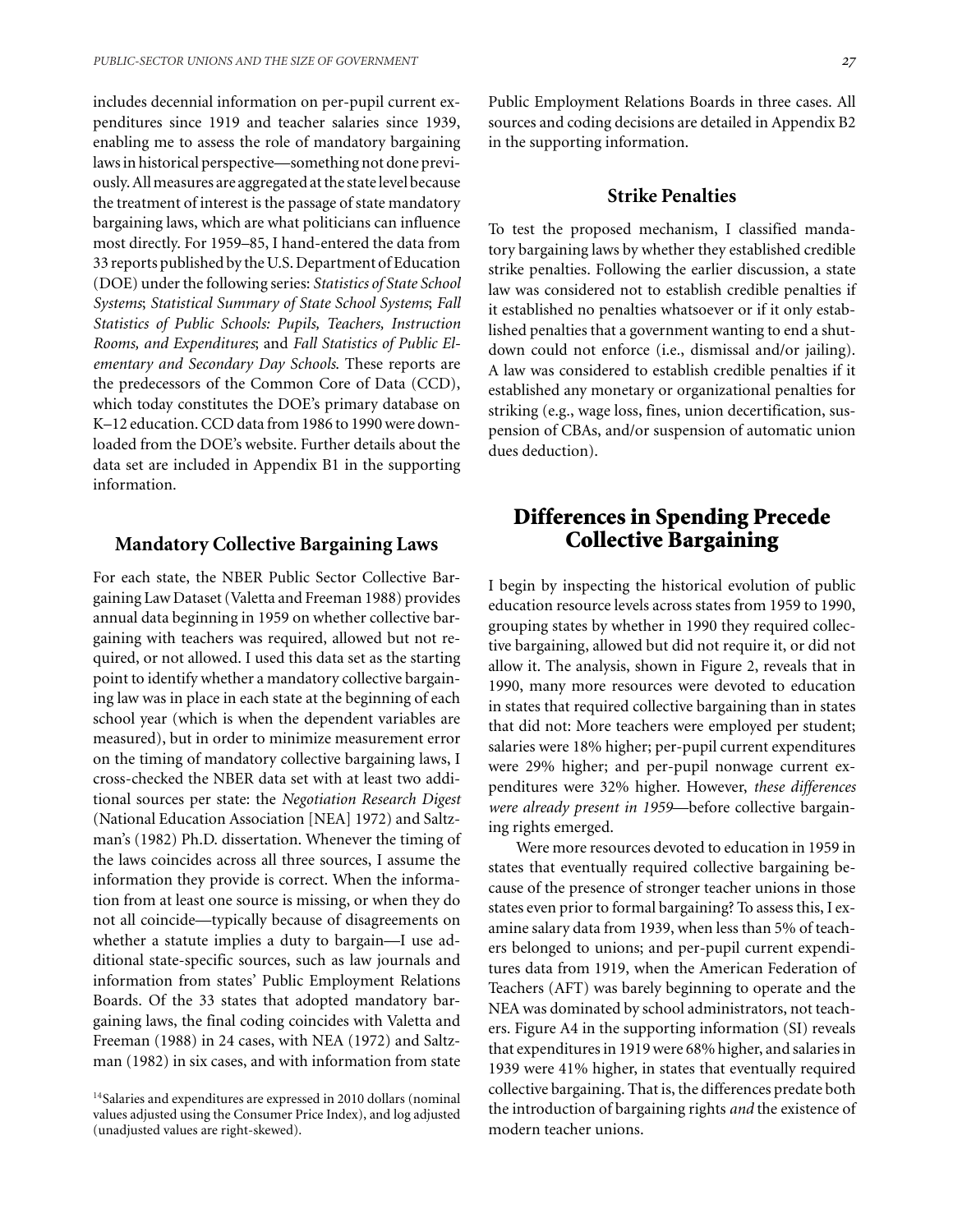## **FIGURE 2 Average Level of Resources Devoted to Public Education in 1959–90, by Legal Status of Collective Bargaining in 1990**



The differences are also not just capturing differences between non-southern and southern states.<sup>15</sup> To see this, we can leverage the fact that, within the South (but not within the non-South), there is considerable variation in the legal status of collective bargaining: Five states required it by 1990, six allowed it but did not require it, and five did not allow it. When we restrict the analysis to southern states, the patterns remain: States that by 1990 required collective bargaining had lower student-teacher ratios, higher teacher salaries, and higher education expenditures well before they required bargaining (SI Figure A2 and Table A3).

One possible interpretation for why the historical differences depicted in Figure 2 did not widen over time as mandatory bargaining laws were introduced is that the laws' passage in some states led other states to match the material improvements granted to teachers to prevent unionization. However, three observations

suggest this interpretation may not be quite right. First, Figure 3 displays in black the average level of public education resources within states that passed mandatory bargaining laws before and after they passed these laws. It shows that no sharp breaks in trend were observed in these states following the passage of mandatory bargaining laws. In the absence of visible changes in treated states, it is unclear why states that did not introduce mandatory bargaining laws would have felt compelled to make special concessions to teachers (see also SI Figure A3 for statespecific graphs). Second, Figure 2 shows that the trends of states that eventually introduced mandatory bargaining and states that did not moved together throughout the entire period from 1959 through 1990. If threat effects had been in place, the nonbargaining states should have followed the bargaining states not simultaneously but with a lag. Third, the more likely reason why the trends of these different groups of states moved closely together is that they responded similarly to common economic shocks, as suggested by the fact that their trends moved together

<sup>&</sup>lt;sup>15</sup>I follow the extant literature and use the Census definition of *South*.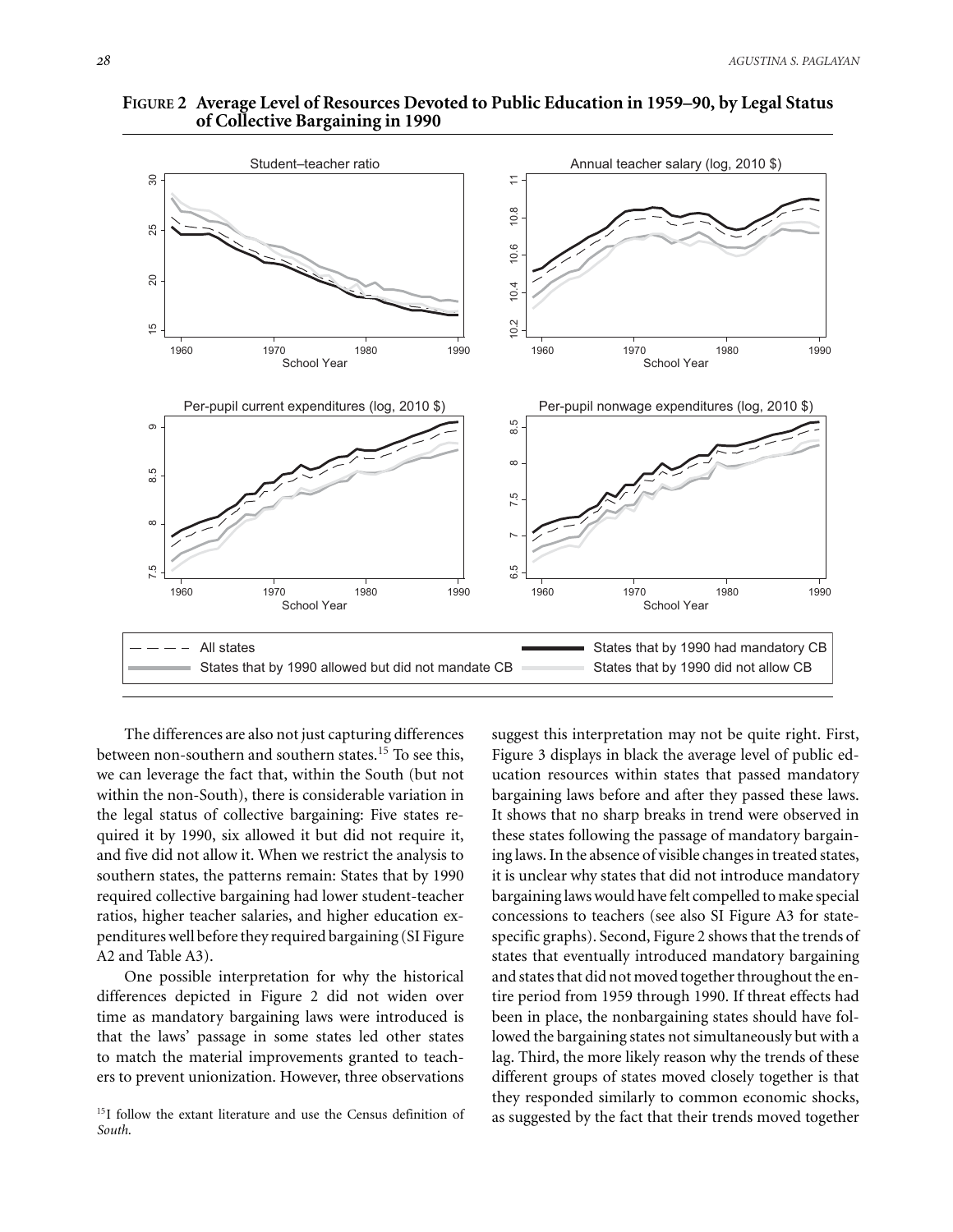



even before the 1960s, when public-sector bargaining was inconceivable (SI Figure A4).

Overall, Figure 2 illustrates why we cannot assume that the current differences in public education resources between states that require collective bargaining and states that do not were *caused by* bargaining. States that were historically inclined to devote more resources to education were eventually more likely to require collective bargaining with teachers. Cross-sectional comparisons that do not account for these historical differences will likely overestimate the impact of collective bargaining rights.

Still, perhaps mandatory bargaining laws exacerbated these preexisting differences—a possibility that the preceding graphs cannot rule out. To determine the laws' impact, we can examine the evolution of public education resources within states that passed mandatory bargaining laws, to control for time-invariant state characteristics that may be correlated with both the level of resources and the passage of these laws, while also netting out the influence of secular forces that affected all states regardless of the presence of these laws. Longitudinal data enable me to do this.

## **Collective Bargaining Laws Did Not, on Average, Increase Spending**

To assess the effect of mandatory collective bargaining laws on the level of public education resources among states that passed these laws, I estimate the following nonparametric difference-in-differences model:

$$
Y_{s,t} = \gamma_s + \phi_t + \sum_{n=-6}^{10} \beta_n I_{s,t}^n + \epsilon_{s,t}.
$$
 (1)

*Ys*,*<sup>t</sup>* is an outcome of interest (student–teacher ratios, log of real teacher salaries, log of real per-pupil current expenditures, or log of real per-pupil nonwage current expenditures) in state *s* at the beginning of school year  $t$ ;  $\gamma$ <sub>s</sub> are dummies that account for time-invariant state characteristics;<sup>16</sup>  $\phi_t$  are dummies that account for year fixed effects; and  $I_{s,t}^n$  takes a value of 1 if state *s* at the beginning of school year *t* is *n* years away from the coming

<sup>&</sup>lt;sup>16</sup>Time-varying variables may be endogenous to the introduction of the laws and therefore do not enter the model.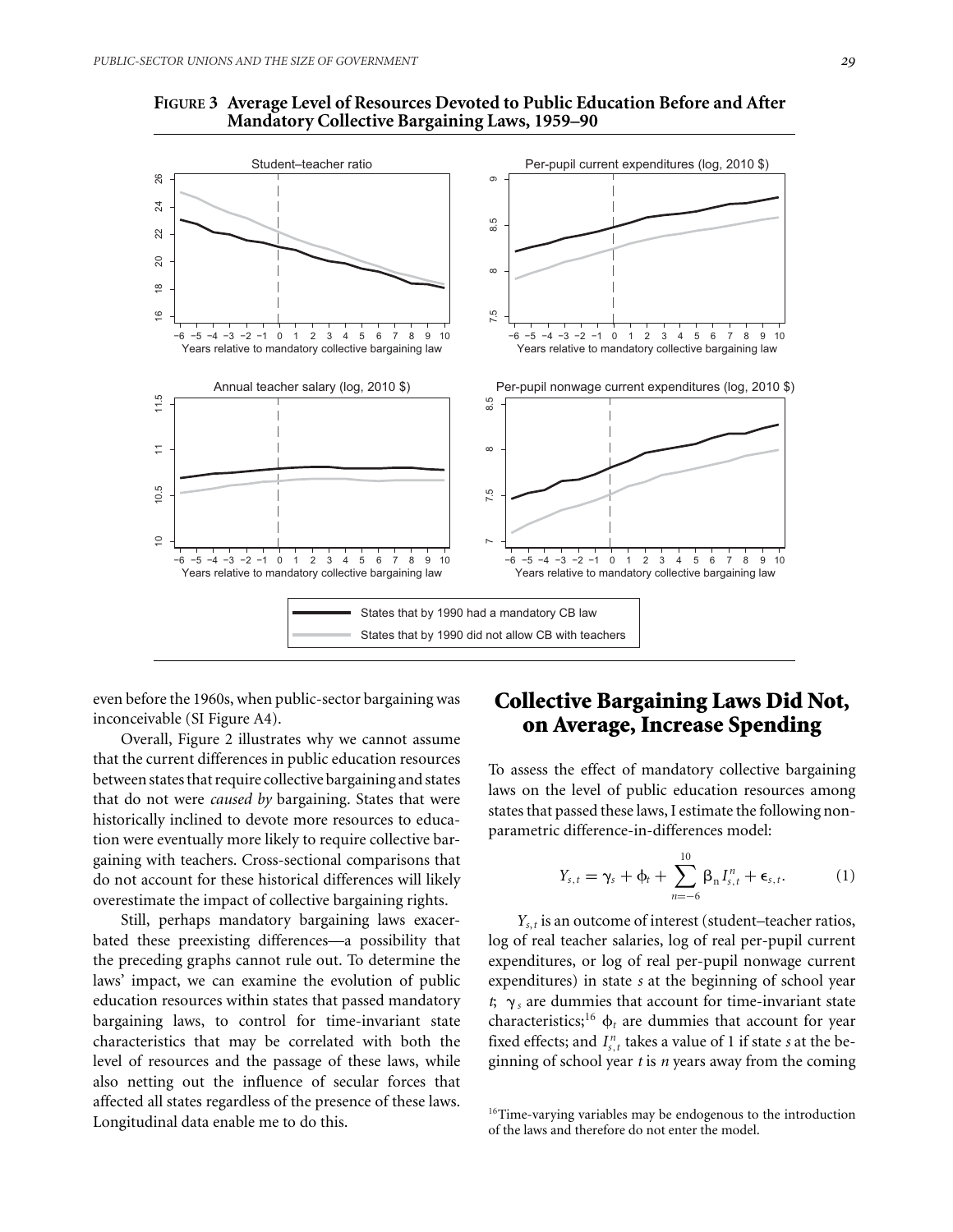into effect of a mandatory bargaining law, and 0 otherwise.<sup>17</sup> For any given  $n$ ,  $\beta_n$  is the average difference in *Y* between states that were *n* years away from passing a mandatory bargaining law and states that at that time were not subject to a law, net of the state and year fixed effects. Under the identifying assumption that this difference would have been zero in the posttreatment period had a mandatory bargaining law not been passed, the  $\beta_n$ parameters for  $n \geq 0$  represent the average effect of a law *n* years after its passage. If mandatory bargaining laws led to an increase in the level of public education resources, then we should find clear evidence that  $\beta_n \geq 0$  for  $n \geq 0$ 

This model, similar to Lovenheim's (2009), has three main advantages over a standard (linear) difference-indifferences model. First, it does not require an assumption about the shape of the trends. Second, it assesses the impact of the laws over time, allowing for gradual effects. Third, it enables us to assess the plausibility of the identifying assumption by testing whether the pretreatment trends of the treatment and control groups were parallel. If they were,  $\beta_n$  should equal zero for all  $n<0$ , but if there was selection into the treatment based on pretreatment outcomes, we would find that  $\beta_n \neq 0$  for some *n<*0.

Indeed, we can take advantage of this feature of the model to make an informed decision about how to construct the counterfactual trends. In the main analysis, I estimate the counterfactual at posttreatment time *n* using information only from states that later did pass such a law but that at time *n* had not yet done so. This approach is informed by prior research showing that which states adopted a law was not random, but that among those that did pass a law, the specific timing of adoption was driven by idiosyncratic factors (Farber 1988; Saltzman 1988).<sup>18</sup> Specifically, I estimate Equation  $(1)$ with data from 32 of the 33 states that ever adopted a mandatory bargaining law.19,20 Alternatively, we could construct the counterfactual using information from *all* states that at time *n* did not have a mandatory bargaining law, also including states that never passed a law. With this approach, the results reported below hold, but there is some evidence of nonparallel pretreatment trends (SI Figures  $A5-A6$ ).<sup>21</sup>

## **Baseline Results**

The passage of mandatory bargaining laws was not followed by a steepening of the teacher salary or education expenditure trends among states that passed these laws, but perhaps the trends would have become flatter had these laws not been passed. I use difference-in-differences that leverage variation in the timing of mandatory bargaining laws across states to estimate the counterfactual trends.

The results do not support the claim that mandatory bargaining laws led to generalized increases in the number of teachers per student, teacher salaries, per-pupil current expenditures, or per-pupil nonwage current expenditures. Figure 4 plots the  $\beta_n$  coefficients from Equation (1) and 95% confidence intervals with standard errors clustered at the state level. First, none of the  $\beta_n$  coefficients for *n<*0 are statistically different from zero, which provides support for the identifying assumption that states that introduced mandatory bargaining laws early on would have had, absent those laws, trends parallel to those of states that were not yet subject to a mandatory bargaining law.

Further, none of the  $\beta_n$  coefficients for  $n \geq 0$  are statistically different from zero. Some coefficients have the opposite sign of what dominant theories predict, pointing to increases in student–teacher ratios and decreases in salaries after the passage of mandatory bargaining laws. The results echo Lovenheim's (2009) and Frandsen's (2016) null findings, and extend the generalizability to all states.

#### **Robustness**

The null findings are not driven by a lack of power: The confidence intervals are narrow and centered around zero. Still, we can estimate a more parsimonious linear difference-in-differences model that is more likely to identify significant effects:

$$
Y_{s,t} = \gamma_s + \phi_t + \delta T_{s,t} + \epsilon_{s,t}.
$$
 (2)

<sup>&</sup>lt;sup>17</sup>Because the dependent variables are measured at the beginning of each school year, during September and October, I define the timing of the treatment as the first school year in which a mandatory bargaining law was already effective on September 1.

<sup>&</sup>lt;sup>18</sup>Because I estimate the average treatment effect on the treated (ATT), selection into mandatory bargaining laws based on expectations of how such laws might impact the outcomes of interest will not bias the causal estimates.

<sup>&</sup>lt;sup>19</sup>Wisconsin is excluded because only 1 year of pretreatment data are available.

 $20$ I use a window of 6 pretreatment years to maximize the number of states that remain in the analysis, and 10 posttreatment years to detect whether there were non-immediate effects.

<sup>&</sup>lt;sup>21</sup>This alternative appproach would probably underestimate the impact of the laws because never-treated states benefited disproportionately from federal funding for education under the Elementary and Secondary Education Act of 1965.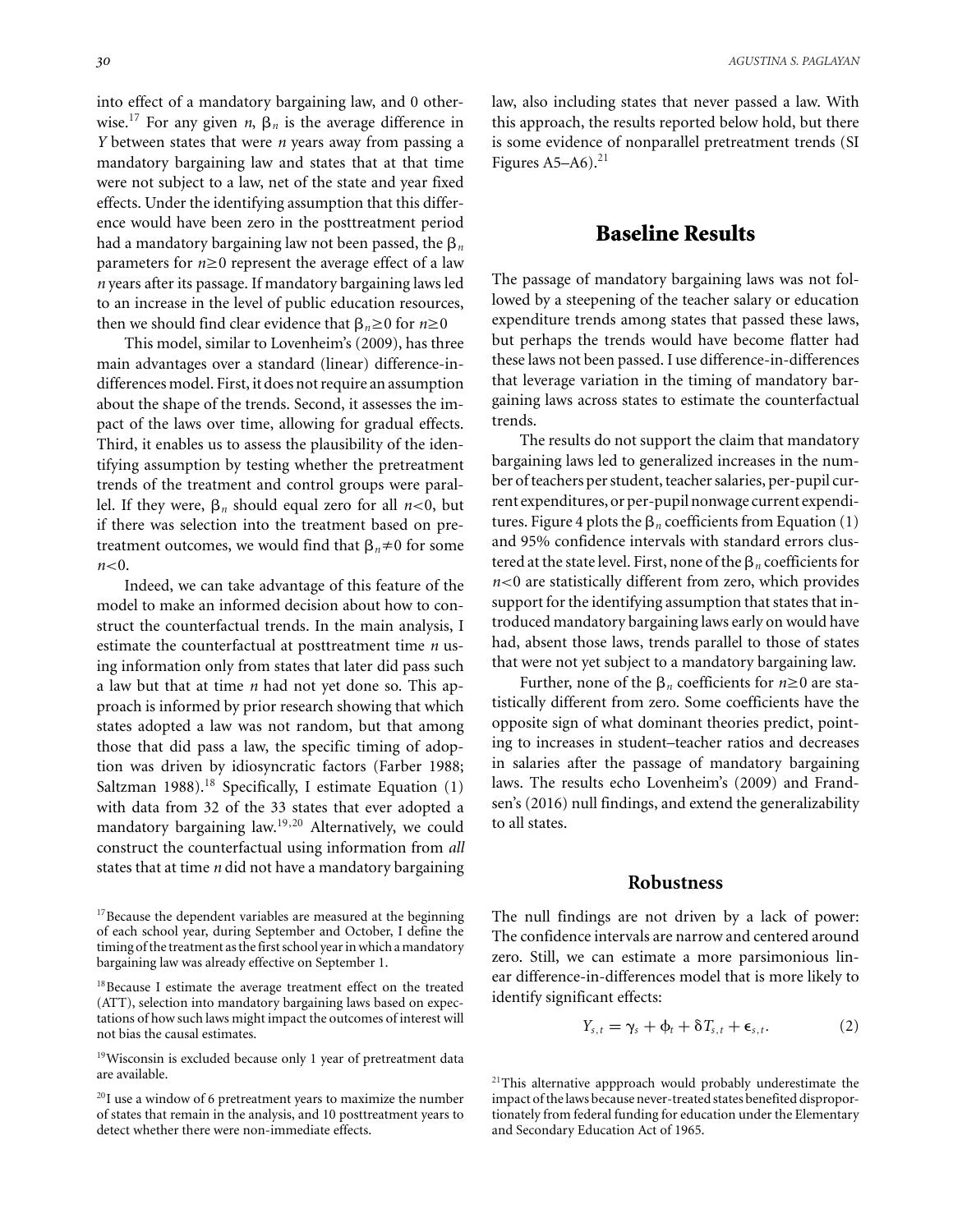



*Note*:  $\beta_n$  coefficients from Equation (1) and 95% confidence intervals (standard errors clustered at state level).

 $Y_{s,t}$ ,  $\gamma_s$ , and  $\phi_t$  are defined as before;  $T_{s,t}$  takes a value of 1 if a mandatory bargaining law was effective in state *s* at the beginning of school year *t*, and a value of 0 otherwise. The identifying assumption is the same as before, but  $\delta$  provides a single measure of the average effect of bargaining laws.

The results again provide evidence against the claim that the introduction of mandatory bargaining laws led to increases in the level of education resources (Table 2). This is true for all four dependent variables. Again, most coefficients' signs imply effects in the opposite direction, and the confidence intervals are small. Adding a state-specific linear time trend to control for time-varying state characteristics also yields precisely estimated zero coefficients (SI Table A6).

The null results are also unlikely to be driven by weak compliance with mandatory bargaining laws by districts, because compliance was high (Flavin and Hartney 2015; Saltzman 1982): Within 5 (10) years of a state passing a mandatory bargaining law, 85% (99%) of teachers in that state were covered by a collective bargaining agreement (Figure 5). Using mandatory bargaining laws as an instrument for CBA coverage, we can estimate the effect of increasing the share of teachers covered by a CBA from 0 to 100%. The results provide little support for the claim that collective bargaining increases the size of government: The coefficients for student–teacher ratios and salaries have the opposite sign; and although the coefficients for expenditures are positive, they do not reach statistical significance (SI Table A7).

Finally, it is unlikely that the absence of positive average effects in Table 2 reflects a redistribution of resources within mandatory bargaining states, from districts in that state that did not unionize to districts in the same state that did. Suppose that the salaries of teachers who became covered by a CBA as a result of a mandatory bargaining law increased by 5% (10%); for this assumption to be true, given the average effect of –2.8%, the salaries of teachers who did not unionize would have had to *decline by 29% (39%)*—an implausible scenario.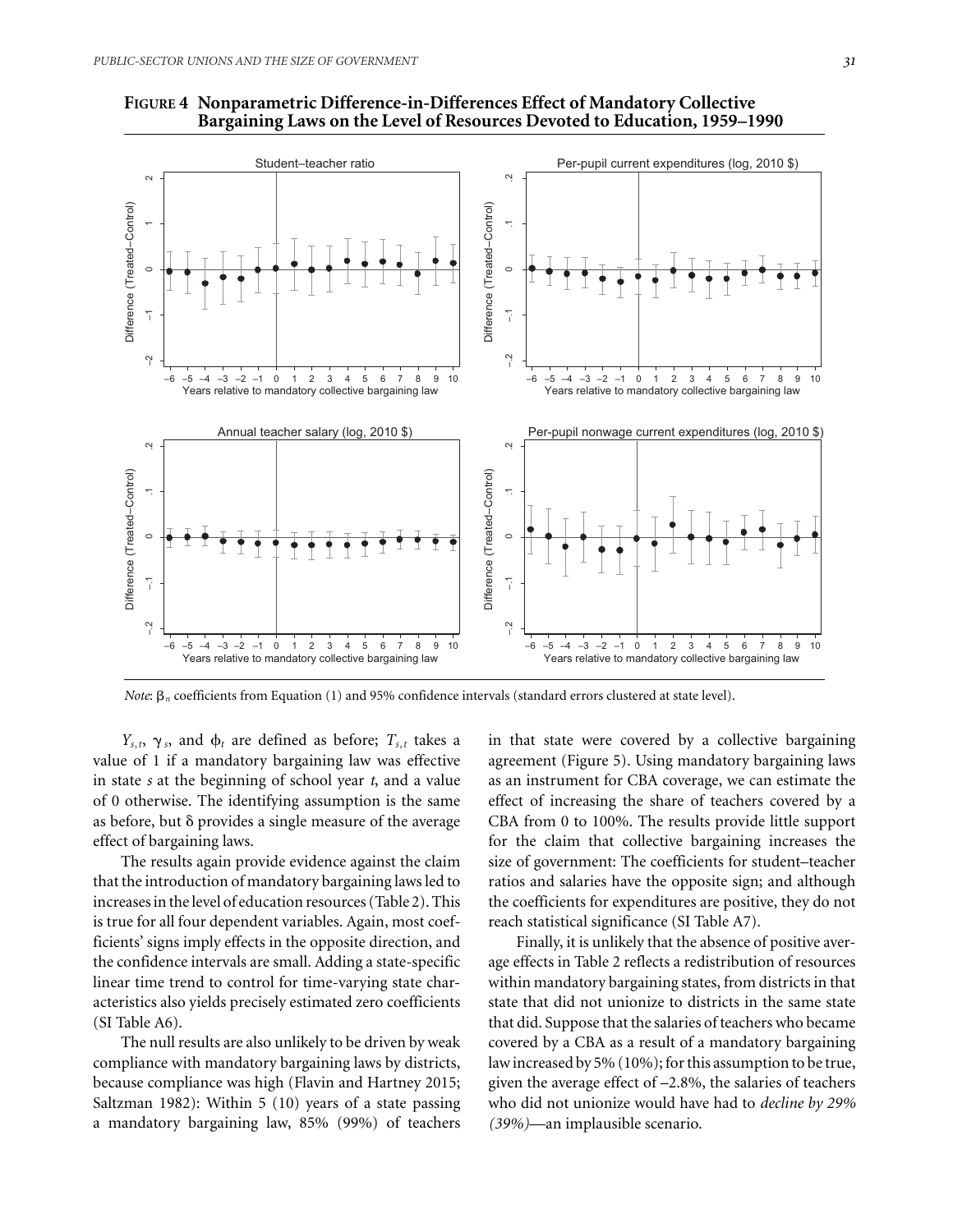|                     | Dependent Variable              |                                                                                 |                                                                                         |                                                                                                 |  |  |
|---------------------|---------------------------------|---------------------------------------------------------------------------------|-----------------------------------------------------------------------------------------|-------------------------------------------------------------------------------------------------|--|--|
|                     | Student-Teacher<br>Ratio<br>(1) | Average Teacher<br>Salary<br>$(log, 2010 \text{ } \text{\textsterling})$<br>(2) | Per-Pupil Current<br>Expenditures<br>$(log, 2010 \text{ } \text{\textsterling})$<br>(3) | Per-Pupil Nonwage<br><b>Eurrent Expenditures</b><br>$(log, 2010 \text{$ })<br>$\left( 4\right)$ |  |  |
| CB Required at      | 0.389                           | $-0.028*$                                                                       | $-0.021$                                                                                | 0.006                                                                                           |  |  |
| Beginning of        | (0.2637)                        | (0.0133)                                                                        | (0.0159)                                                                                | (0.0210)                                                                                        |  |  |
| <b>SY</b>           | $[-0.148, 0.927]$               | $[-0.055, -0.001]$                                                              | $[-0.053, 0.012]$                                                                       | $[-0.037, 0.048]$                                                                               |  |  |
| Constant            | 24.498**                        | $10.529**$                                                                      | $7.936**$                                                                               | $7.135***$                                                                                      |  |  |
|                     | (0.2893)                        | (0.0113)                                                                        | (0.0168)                                                                                | (0.0230)                                                                                        |  |  |
| <b>Observations</b> | 1,248                           | 1,248                                                                           | 1,248                                                                                   | 1,248                                                                                           |  |  |
| Adj. R-square       | 0.88                            | 0.759                                                                           | 0.954                                                                                   | 0.949                                                                                           |  |  |
| No. of clusters     | 32                              | 32                                                                              | 32                                                                                      | 32                                                                                              |  |  |

**TABLE 2 Linear Difference-in-Differences Effect of Mandatory Collective Bargaining Laws on the Level of Resources Devoted to Education, 1959–90**

*Note*: Equation (2) estimates. All regressions include state and year fixed effects. Standard errors clustered at the state level are in parentheses; 95% confidence intervals are in brackets.  $CB =$  collective bargaining;  $SY =$  school year. ∗p *<* .05, ∗∗p *<* .01.

**FIGURE 5 Average Percentage of Teachers Covered by CBAs Before and After Mandatory Collective Bargaining Laws, in Treatment and Control Groups, 1958–77**



*Note*: Black trend for treated group; grey for control (for each treated state in each year, the control group consists of states that had not yet passed a mandatory bargaining law in that year but that did so later). Data on CBA coverage are from Saltzman (1982).

## **Protection Against Shocks?**

Perhaps collective bargaining rights serve not to increase material benefits but to protect existing jobs and benefits during adverse shocks. I assess the plausibility of this argument by exploring whether the adjustment of public education resources during the 1980–82 recession back then, the most severe recession since the Great Depression—varied depending on the legal status of collective bargaining. Specifically, I estimate:

$$
Y_{s,t} = \gamma_s + \sum_{n=-10}^{10} \phi_n I_t^n (year - 1980 = n)
$$
  
+ 
$$
\sum_{n=-10}^{10} \beta_n I_t^n (year - 1980 = n).T_s + \epsilon_{s,t}.
$$
 (3)

 $Y_{s,t}$  and  $\gamma_s$  are defined as before;  $I_t^n$  is an indicator variable that takes a value of 1 in year *t* if *t* is *n* years away from the onset of the 1980 crisis, and a value of 0 otherwise; and *Ts* equals 1 if state *s* had a mandatory bargaining law before 1980, and 0 if it never passed such a law. The  $\beta_n$  coefficients indicate whether there was a difference in the trend of mandatory bargaining and nonmandatory bargaining states before ( $\beta_n$  for  $n < 0$ ), during ( $\beta_0$ ,  $\beta_1$ ,  $\beta_2$ ), and after ( $\beta_n$  for  $n \ge 3$ ) the recession. If mandatory bargaining laws protect the status quo, then during the recession (for  $0 \le n \le 2$ ), we should see teacher dismissals (*student*−*teacher ratio <sup>n</sup> >* 0) and/or reductions in salaries and education expenditures across the board  $(\phi_n^{salaries; experiments} < 0)$ , but less so in mandatory bargaining states ( $β_n^{student-teacher\ ratio}$  < 0;  $β_n^{salaries;expenditures}$  > 0).

The results provide no evidence of a differential response to the recession in states that required collective bargaining versus states that did not (SI Table A8).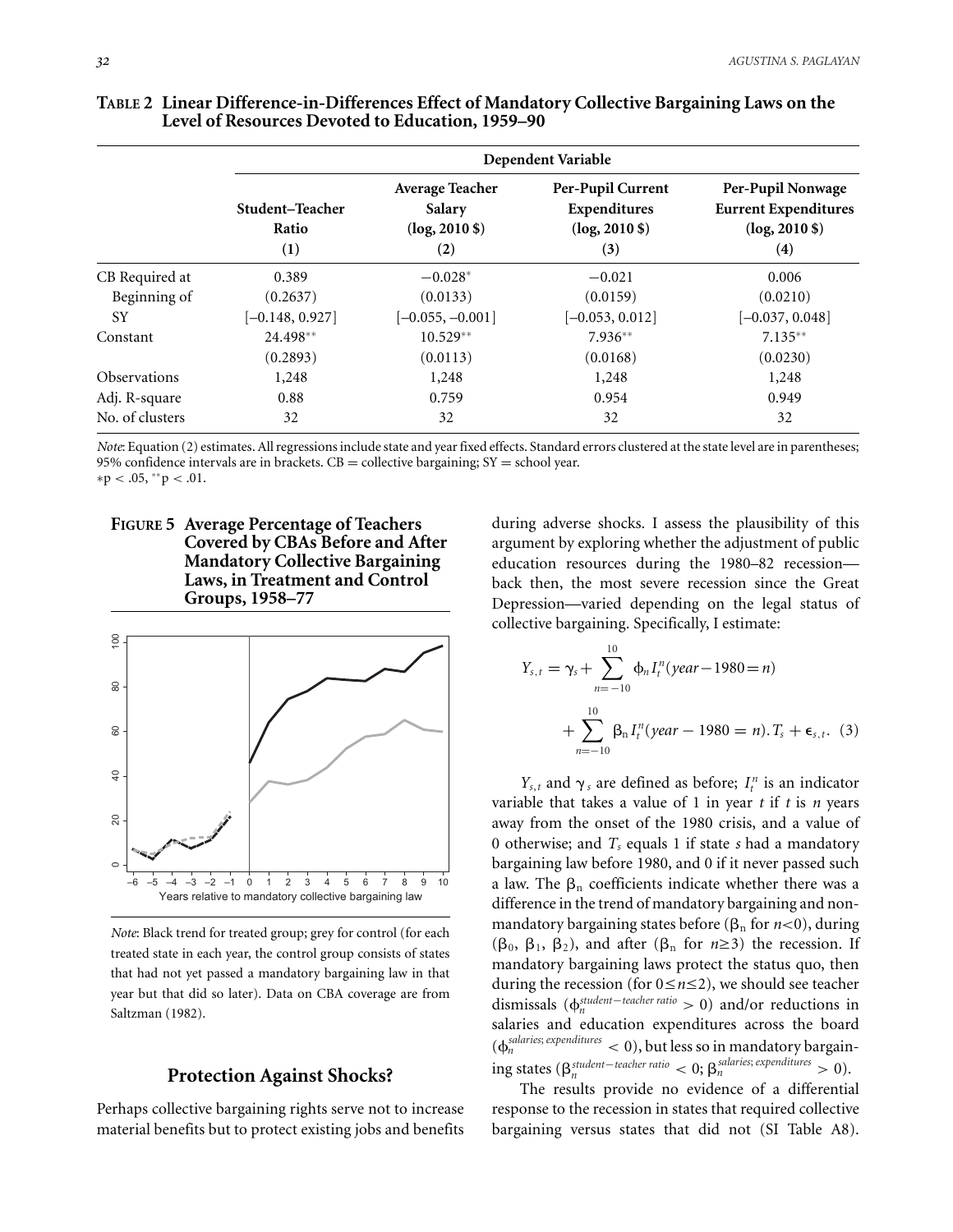Consistent with Freeman and Han's (2012) analysis of state budgets during the Great Recession, these findings cast doubt on the argument that collective bargaining provides job protection during tough times.

## **Mechanism: The Role of Strike Penalties**

Why did mandatory bargaining laws not lead to a generalized increase in the level of education resources? I argue that one reason lies in the fact that most laws contained pro- *and anti*-union provisions, including among the latter provisions that raised the cost of striking. To test this argument, I estimate a difference-in-differences model that allows for heterogeneous treatment effects depending on whether mandatory bargaining laws established credible strike penalties or not. Specifically, I reestimate Equation (2) adding an interaction term between  $T_{s,t}$  and a dummy variable *No Credible Penaltiess* that equals 1 if state *s* introduced a mandatory bargaining law that did not establish credible strike penalties:

$$
Y_{s,t} = \gamma_s + \phi_t + \delta T_{s,t} + \alpha T_{s,t} . No Creditble \text{ Pendities}_s + \epsilon_{s,t} . \tag{4}
$$

Here,  $\delta$  is the effect of mandatory bargaining laws among states where the laws established credible strike penalties, and  $(\delta + \alpha)$  is the effect among states where the laws did *not* establish such penalties.

The results provide support for the proposed theory (Table 3). Mandatory bargaining laws that did not establish credible strike penalties led to increases in per-pupil expenditures  $(+2.6\%)$ . Fourteen of 33 laws fall in this category. The remaining 19 laws established new penalties designed to raise the cost of striking. The results suggest these laws had no effect on student–teacher ratios or nonwage expenditures, and led to *declines* in teacher salaries (–4.3%) and total expenditures (–4.1%).

These results raise a puzzle:Why did teachers demand collective bargaining rights if, at best, they led to small increases in expenditures? While addressing this question is beyond the scope of this article, we can suggest some explanations. First, observing that states with bargaining rights had higher salaries than those without them, teachers may have concluded that the relationship was causal. Second, the introduction of collective bargaining rights led to increases in union membership and in teachers' capacity for political activism. That alone may have been sufficient reason to want bargaining rights. Finally, teachers may have demanded these rights not just to pursue material ends but also in search of procedural fairness (Goldfield and Bromsen 2013). In 1961–62, only 21%

of school districts followed systematic promotion procedures, and only 31% had formal grievance procedures (NEA 1963). CBAs appear to have reverted this: About 90% of contracts negotiated from 1967 to 1971 established such procedures (NEA 1968, 1970, 1971a, 1971b). Whether such grievance procedures reduced patronage, protected underperforming teachers, led districts to recruit and retain better teachers, or had no impact on teacher quality remains an important empirical question.

## **Summary and Implications**

How does granting collective bargaining rights to public employees impact the size of government? Using an original longitudinal data set that encompasses all U.S. states before and after they passed laws mandating districts to engage in collective bargaining with teachers, and leveraging variation in the timing of these laws across states, this article shows that (1) states where districts are required to bargain with unions have lower student– teacher ratios, higher teacher salaries, and higher expenditures than states where bargaining is not required, but the differences *precede* collective bargaining rights or modern teacher unions; (2) the introduction of mandatory collective bargaining laws did not, on average, increase the level of resources devoted to education; (3) many mandatory bargaining laws contained provisions designed to limit unions' ability to strike; (4) laws that did not contain these provisions did lead to increased education spending; and (5) even then, the impact was small in historical perspective.

The results have implications for several literatures in American and comparative politics. First, they challenge mainstream theories about public-sector unions. Much research argues that collective bargaining is a key mechanism by which public-sector unions increase the size of government (e.g., Anzia and Moe 2015; Freeman 1984; Levi 1977; Moe 2006; Peterson 1976; Shefter 1985; Swenson 1991b), but few studies examine this argument with data and methods that warrant causal claims. The findings suggest that for teacher unions—the largest publicsector unions in the United States—collective bargaining is not as effective a mechanism to increase the size of government as commonly argued. Sometimes it is, but this is not the norm. One reason is that the collective bargaining process is regulated by state laws that, instead of being "prolabor" as past theories assume (e.g., Anzia and Moe 2015; DiSalvo 2010; Levi 1977; Moe 2009, 2011; Saltzman 1985), often contain both pro- *and anti*-union provisions. Taking these laws' content into consideration, the article identifies a set of empirically substantiated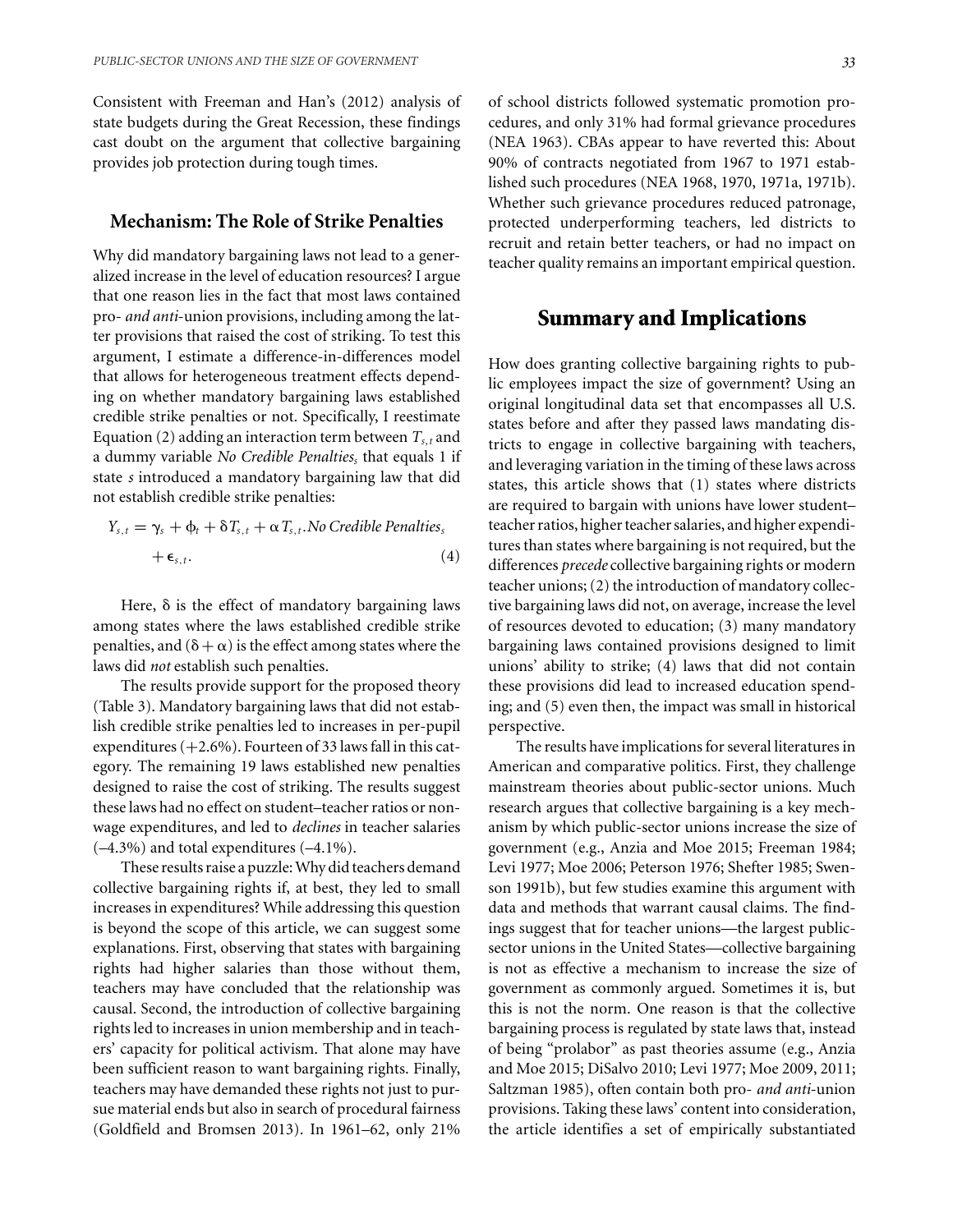## **TABLE 3 Heterogeneous Difference-in-Differences Effect of Mandatory Collective Bargaining Laws, by Type of Strike Penalty, 1959–1990**

|                                                                                   | Dependent Variable       |                                          |                                                                    |                                                                            |  |
|-----------------------------------------------------------------------------------|--------------------------|------------------------------------------|--------------------------------------------------------------------|----------------------------------------------------------------------------|--|
|                                                                                   | Student-Teacher<br>Ratio | Average Teacher<br>Salary (log, 2010 \$) | Per-Pupil Current<br><b>Expenditures</b><br>$(log, 2010 \text{$ }) | Per-Pupil Nonwage<br><b>Current Expenditures</b><br>$(log, 2010 \text{$ }) |  |
| CB Required at Beginning<br>of SY                                                 | 0.509                    | $-0.043**$                               | $-0.041*$                                                          | $-0.010$                                                                   |  |
|                                                                                   | (0.3344)                 | (0.0148)                                 | (0.0197)                                                           | (0.0248)                                                                   |  |
| CB Required at Beginning<br>of $SY \times No$ Credible<br><b>Strike Penalties</b> | $-0.389$                 | $0.048*$                                 | $0.067*$                                                           | 0.050                                                                      |  |
|                                                                                   | (0.5757)                 | (0.0183)                                 | (0.0324)                                                           | (0.0392)                                                                   |  |
| Constant                                                                          | $24.200**$               | $10.659**$                               | $8.079**$                                                          | $7.275**$                                                                  |  |
|                                                                                   | (0.2356)                 | (0.0100)                                 | (0.0157)                                                           | (0.0273)                                                                   |  |
| <b>Observations</b>                                                               | 1,248                    | 1,248                                    | 1,248                                                              | 1,248                                                                      |  |
| Adj. R-square                                                                     | 0.881                    | 0.767                                    | 0.955                                                              | 0.950                                                                      |  |
| No. of clusters                                                                   | 32                       | 32                                       | 32                                                                 | 32                                                                         |  |

*Note*: Equation (4) estimates. Standard errors clustered at state level are in parentheses. CB = collective bargaining; SY = school year. ∗p *<* .05, ∗∗p *<* .01.

conditions under which public-sector unions are more likely to obtain what they want. It shows that collective bargaining is more likely to increase the size of government when labor laws do not limit unions' ability to strike.

Even if collective bargaining is not a key mechanism by which unions influence the size of government, unions may influence governments' payroll and budget through other mechanisms, including electoral mobilization and legislative lobbying (Moe 2006; Levi 1977). There is direct evidence that teacher unions engage in these activities (Flavin and Hartney 2015; Hartney and Flavin 2011; Moe 2011), and some evidence suggests that unions' electoral mobilization and lobbying activities help boost salaries and spending (Anzia 2011; Berkman and Plutzer 2005). Additionally, teachers mobilize politically to pursue a broad range of education policies and to advance other social policies related, for instance, to civil rights, healthcare, or immigration.<sup>22</sup> A question that emerges from this study is whether public-sector unions became politically active *because* their collective bargaining power was limited.

In many ways, the preceding findings underscore how much room there is to expand our understanding of public-sector unions—what they do, where their power stems from, and with what effects on policy. What other factors besides the content of state labor laws affect unions' power during collective bargaining? Why did teachers demand bargaining rights if their impact on jobs, salaries, and spending was, at best, small? What would we conclude about public-sector unions' impact on other outcomes (e.g., elections, quality of service provision, income inequality, policy responsiveness, pension or health benefits) if we had longitudinal data on these outcomes?

Second, while much research on the politics of education focuses on teacher unions' influence (e.g., Hartney and Flavin 2011; Hecock 2006; Moe 2009, 2011; Murillo 1999), the findings presented underscore the importance of future research on other actors and on more historical determinants of current education policy and provision. They show that even in those cases where mandating bargaining with teachers led to greater education spending, the bulk of the differences in spending we see today date back at least to the early twentieth century and thus precede modern teacher unions.

Third, the article contributes to a growing literature that studies the question of who shapes policy in democratic regimes by paying attention to specific policies and to the role of organized interest groups in shaping these policies (Hacker and Pierson 2014). In the case of U.S. public-sector collective bargaining laws, their inclusion of pro- and anti-union provisions supports the view that policies are often shaped by multiple competing interests (Dahl 1961; Schickler 2001; Swenson 2002, 2004) rather than being primarily shaped by either business or labor organizations. Accordingly, the same policy can benefit a group in some respects but limit it in others (e.g., strengthen unions' capacity for electoral mobilization but limit their strike power). That no single interest group dominates policymaking is consistent with the well-documented prevalence of the status quo (Gilens and Page 2014). What this article shows is that the status

<sup>22</sup>See [http://www.nea.org/home/18526.htm.](http://www.nea.org/home/18526.htm)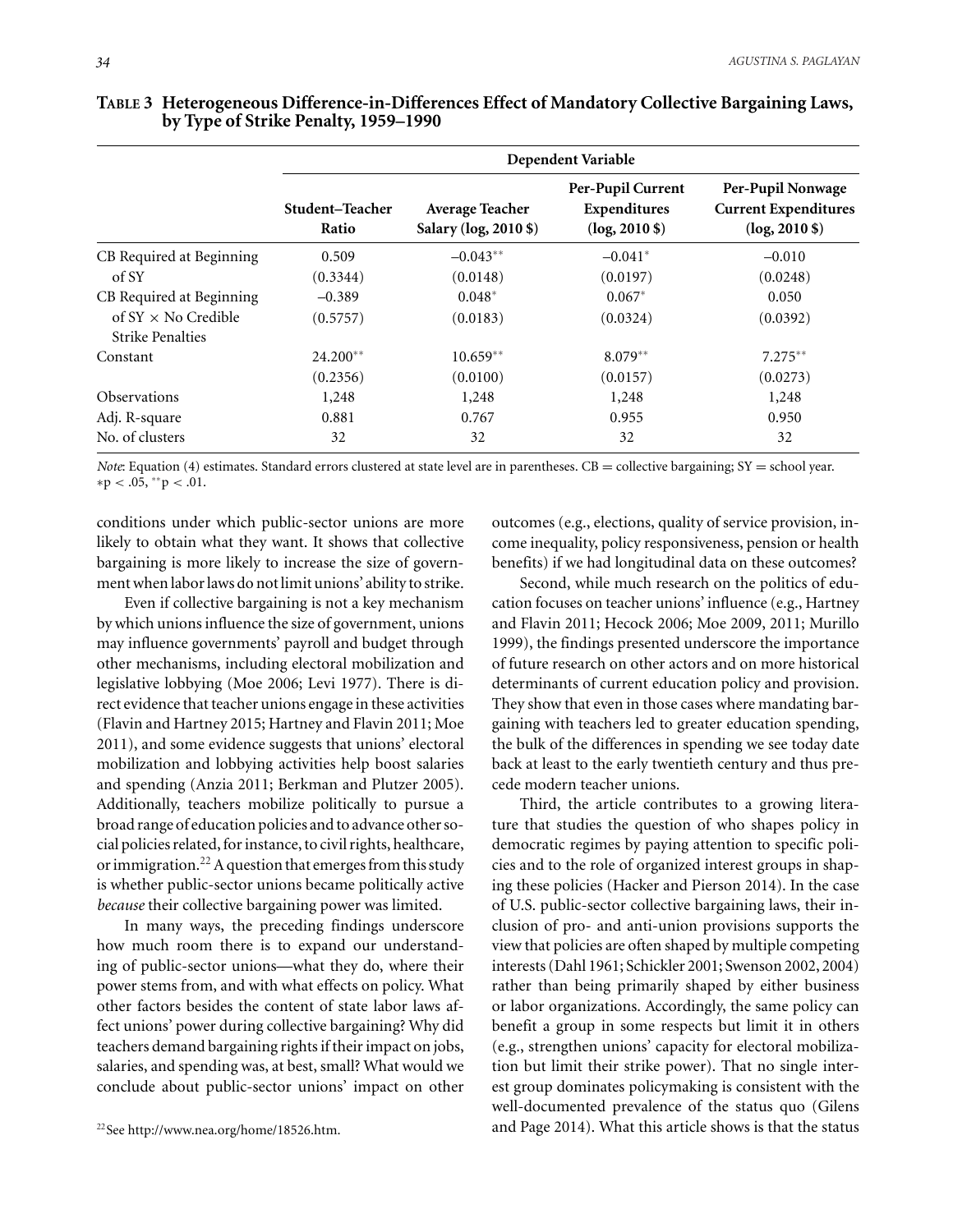quo can prevail in democracies not only because of the difficulty of agreement on policy reforms but also because new laws that look like reform on paper may help institutionalize the status quo of *outcomes*. For instance, new labor laws were introduced, but the interests that shaped them—with some groups pushing for bargaining rights and others, for strike penalties—led to laws that helped sustain the status quo of fiscal outcomes in education.

Fourth, the article highlights the value of historical approaches in political economy research. Part of the value is methodological, as historical data sets can help disentangle the impact of institutions that were not introduced at random. But equally important is the theoretical value of considering the history behind institutional reforms to understand their consequences—a perhaps obvious point that nonetheless is largely absent in past theories of how public-sector labor laws impacted the size of government.

Finally, the findings have implications for policy debates. The evidence presented challenges both conservatives and liberals who attack or defend teachers' collective bargaining rights arguing that they "raise the costs of" or "improve investments in" education. Republicans and Democrats may have political and ideological reasons to undo or maintain these rights, but arguments that rely on an economic rationale lack strong empirical evidence to support them.

## **References**

- Acemoglu, Daron, and James A. Robinson. 2008. "Persistence of Power, Elites, and Institutions." *American Economic Review* 98(1): 267–93.
- Ahlquist, John. 2012. "Public Sector Unions Need the Private Sector or Why the Wisconsin Protests Were Not Labor's Lazarus Moment." *The Forum* 10(1).
- Anzia, Sarah F. 2011. "Election Timing and The Electoral Influence of Interest Groups." *The Journal of Politics* 73(2): 412–427.
- Anzia, Sarah, and Terry Moe. 2015. "Public Sector Unions and the Costs of Government." *Journal of Politics* 77(1): 114–27.
- Anzia, Sarah, and Terry Moe. 2016. "Do Politicians Use Policy to Make Politics? The Case of Public-Sector Labor Laws." *American Political Science Review* 110(4): 763–77.
- Ashenfelter, Orley, and George E. Johnson. 1969. "Bargaining Theory, Trade Unions, and Industrial Strike Activity." *The American Economic Review* 59(1): 35–49.
- Berkman, Michael, and Eric Plutzer. 2005. *Ten Thousand Democracies: Politics and Public Opinion in America's School Districts*. Washington, DC: Georgetown University Press.
- Besley, Timothy, and Anne Case. 2003. "Political Institutions and Policy Choices: Evidence from the United States." *Journal of Economic Literature* 41(1): 7–73.
- Business Week. 1968. "When Government Workers Strike." February 17.
- Currie, Janet, and Sheena McConnell. 1994. "The Impact of Collective Bargaining Legislation on Disputes in the U.S. Public Sector: No Legislation May Be the Worst Legislation." *Journal of Law and Economics* 37(2): 519–47.
- Dahl, Robert. 1961. *Who Governs? Democracy and Power in an American City*. New Haven, CT: Yale University Press.
- Downs, Anthony. 1964. *Inside Bureaucracy*. Santa Monica, CA: Rand.
- DiSalvo, Daniel. 2010. "The Trouble with Public Sector Unions." *National Affairs* Fall: 3–19.
- Farber, Henry S. 1988. "The Evolution of Public Sector Bargaining Laws." In *When Public Sector Workers Unionize*, ed. Richard, B. Freeman and Casey Ichniowski. Chicago: University of Chicago Press, pp. 129–166.
- Flavin, Patrick, and Michael Hartney. 2015. "When Government Subsidizes Its Own: Collective Bargaining Laws as Agents of Political Mobilization." *American Journal of Political Science* 59 (1): 896–911.
- Folke, Olle, Shigeo Hirano, and James Snyder. 2011. "Patronage and Elections in U.S. States." *American Political Science Review* 105(3): 567–85.
- Fowler, Anthony. 2013. "Electoral and Policy Consequences of Voter Turnout: Evidence from Compulsory Voting in Australia." *Quarterly Journal of Political Science* 8(2): 159–82.
- Frandsen, Brigham R. 2016. "The Effects of Collective Bargaining Rights on Public Employee Compensation: Evidence from Teachers, Firefighters, and Police." *ILR Review* 69(1): 84–112.
- Freeman, Richard. 1984. "Unionism Comes to the Public Sector." NBER Working Paper No. 1452. [http://www.nber.](http://www.nber.org/papers/w1452) [org/papers/w1452.](http://www.nber.org/papers/w1452)
- Freeman, Richard, and Eunice Han. 2012. "The War against Public Sector Collective Bargaining in the U.S." *Journal of Industrial Relations* 54(3): 386–408.
- Gilens, Martin, and Benjamin Page. 2014. "Testing Theories of American Politics: Elites, Interest Groups, and Average Citizens." *Perspectives of Politics* 12(3): 564–81.
- Goldfield, Michael.1989. "Worker Insurgency, Radical Organization, and New Deal Labor Legislation." *American Political Science Review* 84(4): 1257–82.
- Goldfield, Michael, and Amy Bromsen. 2013. "The Changing Landscape of U.S. Unions in Historical and Theoretical Perspective." *Annual Review of Political Science* 16: 231–57.
- Hacker, Jacob, and Paul Pierson. 2014. "After the 'Master Theory': Downs, Schattschneider, and the Rebirth of Policy-Focused Analysis." *Perspectives on Politics* 12(3): 643–62.
- Hartney, Michael, and Patrick Flavin. 2011. "From the Schoolhouse to the Statehouse: Teacher Union Political Activism and U.S. State Education Reform Policy." *State Politics & Policy Quarterly* 11(3): 251–68.
- Hecock, Douglas. 2006. "Electoral Competition, Globalization, and Subnational Education Spending in Mexico, 1999– 2004." *American Journal of Political Science* 50(4): 950–61.
- Hoxby, Caroline. 1996. "How Teachers' Unions Affect Education Production." *Quarterly Journal of Economics* 111(3): 671–718.